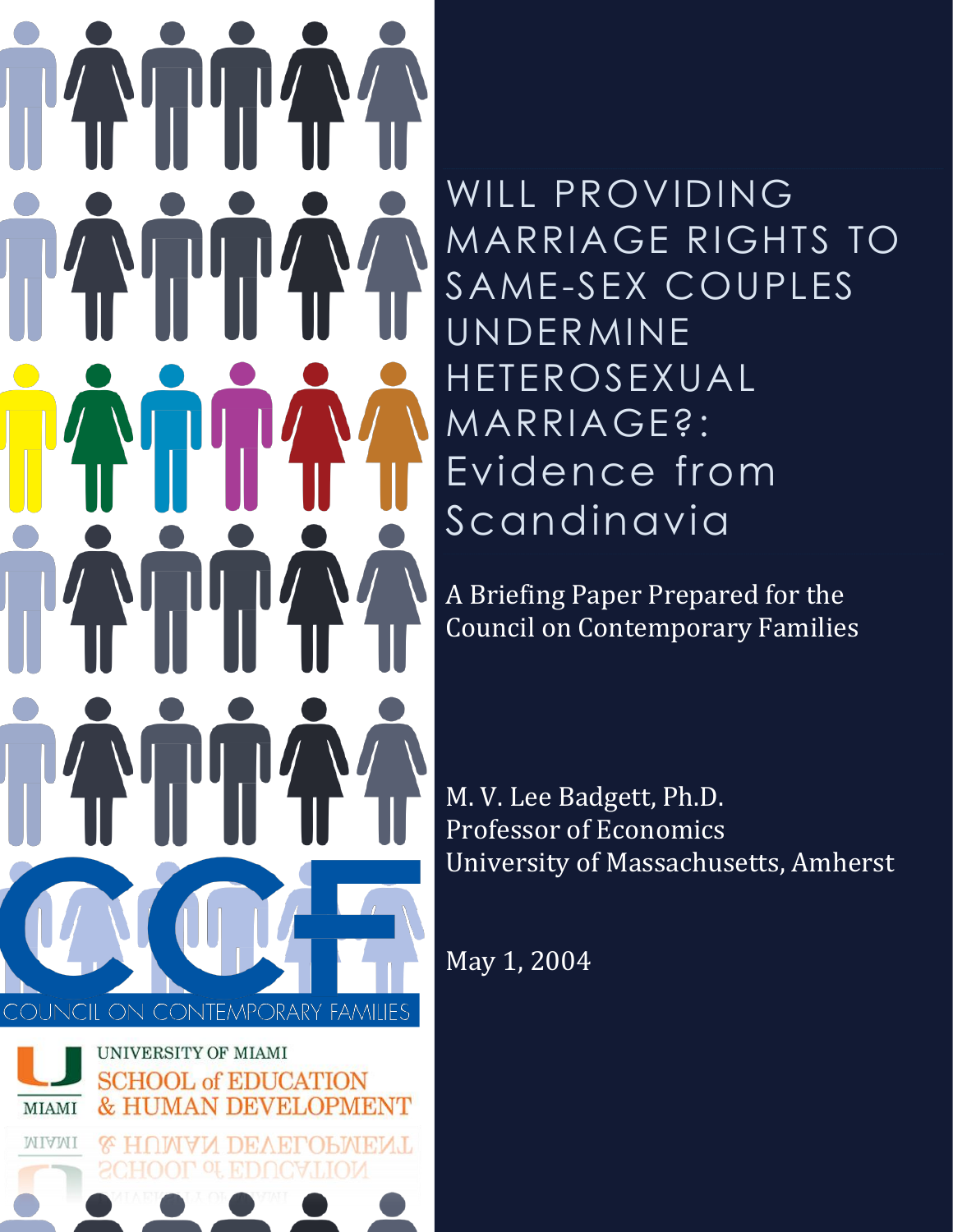## Will Providing Marriage Rights to Same-Sex Couples Undermine Heterosexual Marriage?: Evidence from **Scandinavia**

M. V. Lee Badgett Professor of Economics University of Massachusetts, Amherst

As a way to understand what might happen, some writers have looked to the experience of those Scandinavian countries that pioneered giving a marriage-like status to gay and lesbian couples. Denmark adopted such a law in 1989, Norway in 1993, Sweden in 1994, and Iceland in 1996. Since then, three other countries (France, Germany, and Finland) have also created a new status for same-sex couples, and two (the Netherlands and Belgium) opened marriage to same-sex couples.

What can we learn from the experience of these countries about the impact of giving gay couples the right to marry on heterosexual marriage patterns? On the one hand, the fact that Danish marriage rates increased slightly after the passage of partner recognition laws has led some observers to conclude that gay couples are saving the institution of marriage. On the other hand, Stanley Kurtz of the Hoover Institute claims that allowing gay couples to marry or have marital rights has undermined the institution of heterosexual marriage in Scandinavia (Kurtz 2004a). In this paper I show that this argument, which has been widely reprinted and quoted around the country, is based on the consistent misuse and misinterpretation of data.

The argument that same-sex partnerships undermine heterosexual marriage rests on four claims:

- 1. In the European countries that allow same-sex couples to register as partners, marriage and parenthood have become separated, and married parenthood has become a minority occurrence.
- 2. The separation of marriage and parenthood in those countries is disastrous for children because of higher rates of break-up among cohabitors.
- 3. Allowing gay marriage is both an effect and a cause of the separation of parenthood and marriage.
- 4. If the U.S. allows gay couples to marry, heterosexual people in the U.S. will adopt European-style family dynamics.

In fact, none of these claims fits the actual evidence of the Scandinavian experience.

- 1. Divorce rates have not risen since the passage of partnership laws and marriage rates have remained stable or actually increased.
- 2. The average Scandinavian child spends more than 80% of his or her life with both parents - more time than the average American child! Norwegian children spend, on average, 89 percent of their youth living with both parents. American children, by contrast, spend, on average, just 67 percent of their youth living with both parents.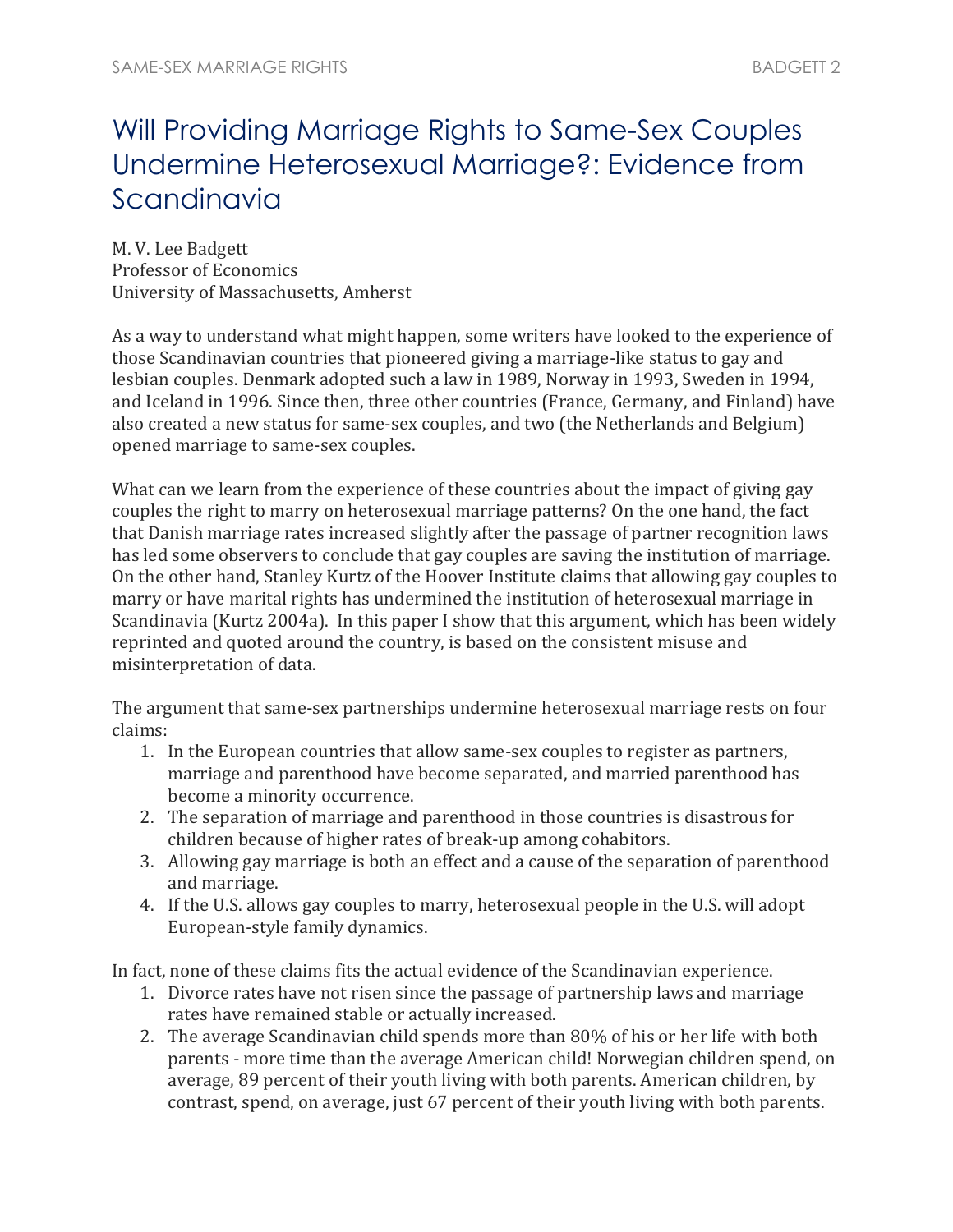3. Non-marital birth rates have not risen faster in Scandinavia since the passage of same-sex partnership laws. Although there has been a long term trend toward the separation of sex, reproduction, and marriage in the industrialized West, nonmarital birth rates changed just as much in countries without partnership laws as in countries that legally recognize same-sex partnerships.

#### **Married parents are still the majority in Scandinavia**

Marriage and child-bearing have become less directly connected over time in many European countries, including Scandinavia. But as we shall see, this separation hardly qualifies as the death of marriage, and it cannot be blamed on the passage of same-sex partner laws. In fact, Denmark's long-term decline in marriage rates turned around in the early 1980s, and the upward trend in heterosexual marriage has continued since the 1989 passage of the registered partner law Today, Danish heterosexual marriage rates are the highest they have been since the early 1970s. The most recent marriage rates in Sweden, Norway, and Iceland are also all higher today than they were in the years before the partner laws were passed.

No research suggests that recognizing same-sex couple relationships caused the increase in marriage rates. But heterosexual couples in those countries were clearly not deterred from marrying by the legalization of same-sex partnerships. And couples who do marry in these countries did not become more likely to divorce after the introduction of same-sex partner registration.

Cohabitation rates are indeed on the rise in Scandinavia and other European countries, as is the likelihood that an unmarried cohabiting couple will have children. In Denmark, the number of cohabiting couples with children rose by 25% in the 1990s. Roughly half of all births in Norway, Sweden, and Denmark, and almost two-thirds in Iceland, are to parents who are not married. From these figures, Kurtz concludes that "married parenthood has become a minority phenomenon" (Kurtz 2000a).

In fact, however, the majority of families with children in Scandinavia are still headed by married parents. In 2000, for instance, 78% of couples with children were married couples in Denmark. Even if we also include single-parent families in the calculation, almost twothirds of all families with children were headed by a married couple. In Norway, 79% of couples with children are married.

How can this fact coexist with high non-marital birth rates and cohabitation rates? The main reason is that most cohabiting couples marry after they start having children. In Sweden, for instance, 70% of cohabiters marry after the birth of the first child, most of them within five years. As a result, high rates of married couple parenting and rising marriage rates in Scandinavia are not incompatible with high non-marital birth rates.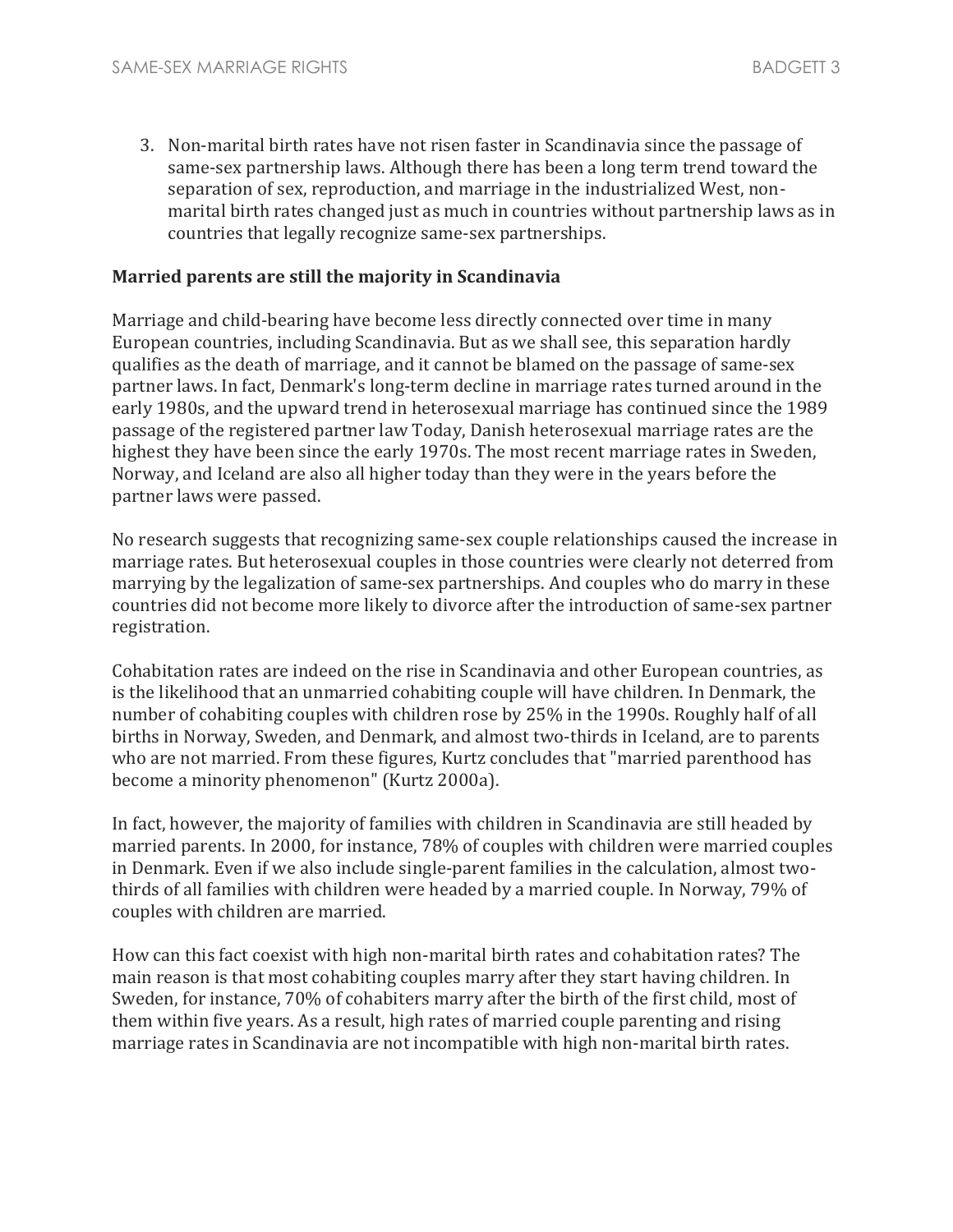### **The Impact on Children**

Kurtz claims that the rise in non-marital births hurts children because unmarried couples are more likely to break-up than married couples. It is true that unmarried cohabiters' unions are more likely to dissolve than are marriages, even when children are present. But when cohabiting parents marry in Scandinavian countries, as most eventually do, they are not more likely to divorce than are couples who were married when they first had their children.

As a result, children in Scandinavia countries still spend most of their lives with their parents living together. In fact, they spend more time than kids in the U.S. do!

Gunnar Andersson has calculated how much time the average child in Europe and America spends living with both parents in the same household. Of the countries he examined, the lowest average is in the United States, where the time spent with both parents is 67%. The highest is in Italy, where it is 97%. In Sweden the average is 81%, in Finland it is 88%, and in Norway it is 89%. In other words, combining the time that parents are cohabiting and married demonstrates that Scandinavian children are spending the vast majority of their young lives with their parents.

### **Did gay marriage widen the split between parenthood and marriage?**

No one would argue that marriage plays the same role in Scandinavia and in other parts of Europe that it once did. And to his credit, Kurtz himself recognizes that changes in marriage in Scandinavia were in many ways cause rather than effect of the legal recognition extended to gay couples. He acknowledges that high rates of cohabitation and the changing role of marriage in Scandinavia made it more likely that those countries would be the innovators in giving marriage-like rights to gay people. The decline of religious practice and belief, the rise of the welfare state, advances in contraception and abortion, and the improving economic status of women - all long-term trends in Scandinavia - probably contributed both to the rise in cohabitation and to the equalizing of rights for gay and lesbian people.

But Kurtz claims that registered partnerships "further undermined the institution" of marriage and that gay marriage "widened the separation" between marriage and parenthood. In other words, things were already bad, but gay marriage made it worse.

However, this argument does not hold up either, since the non-marital birth rate began rising in the 1970s, long before any legal recognition of same-sex couples. From 1970 to 1980, the Danish non-marital birth rate tripled, from 11% to 33%. It rose again in the following decade, but by a much smaller amount, reaching 46% in 1990, but then leveled off. Denmark's non-marital birth rate did not increase at all when the Danish partnership law was passed in 1989. In fact, it actually decreased a bit after that date!

From 1980 to 1989, before Denmark passed the registered partner law, the number of cohabiting couples with children rose by 70%. Between 1989 and 2000, the figure rose by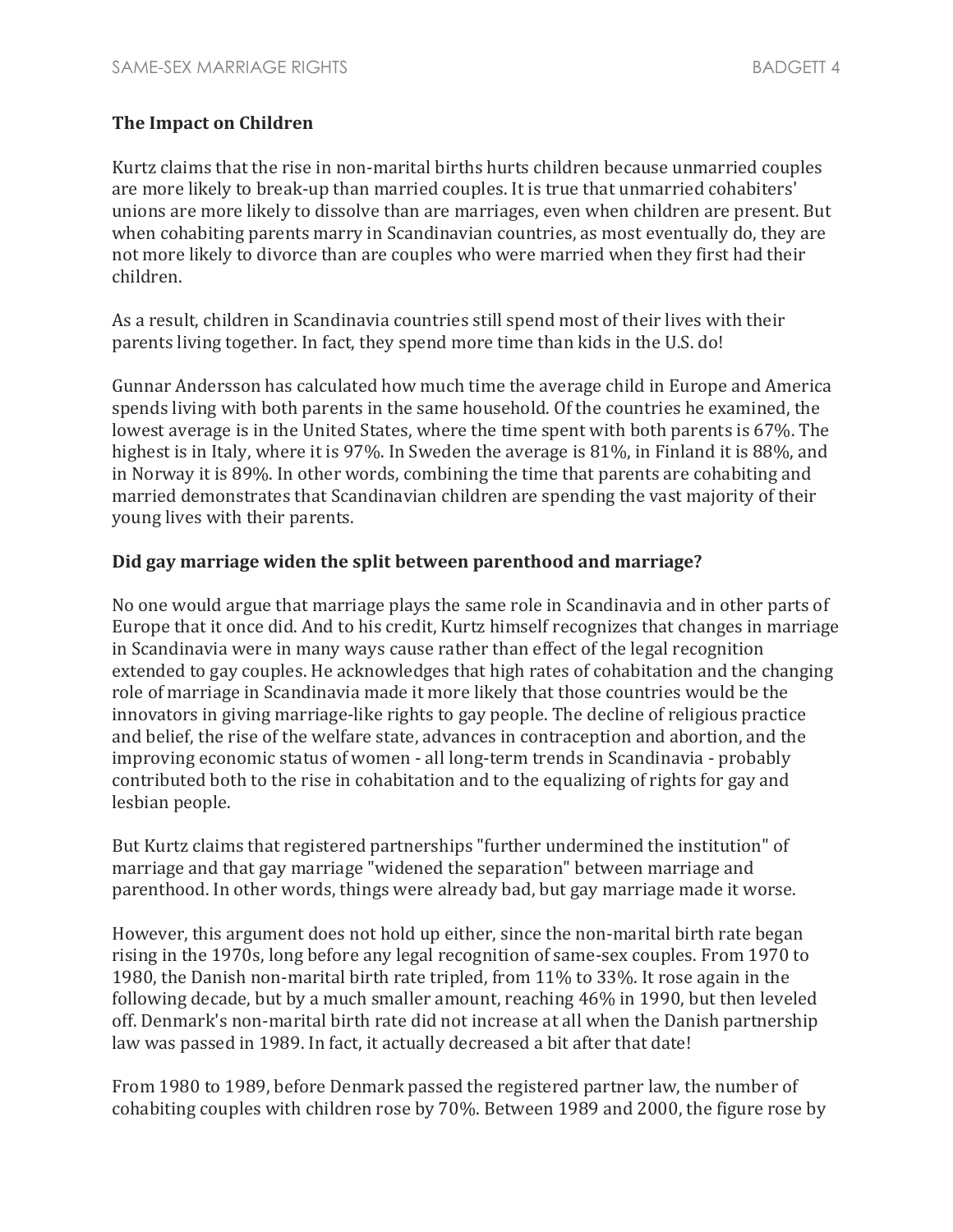only 28%, and between 2000 to 2003, the number increased by a barely perceptible 0.3%. This will appear to the average reader to contradict the previous claim. Do we need it? If so, it needs to be framed better.

Norway's big surge in non-marital births also occurred well before the passage of same-sex partnership recognition in 1993. In the 1980s, the percentage of births to unmarried parents rose from 16% to 39%. In the first half of the 1990s, the non-marital birth rate rose more slowly, leveling off at 50 % in the mid-1990s. If the partnership law had "further" encouraged non-marital births, the rate should have increased faster, but in fact, as in Denmark, the increase in non-marital childbearing slowed down or stopped after the passage of registered partnership laws.

The Netherlands show a slightly different pattern, but here too there is no correlation between recognition of same-sex partnerships and rising rates of non-marital births. The Dutch lagged well behind Scandinavia in births by unmarried couples, with rates remaining below 10% until 1988. Sometime around 1992 the non-marital birth rate started increasing at a somewhat faster rate, but this acceleration began well before the Netherlands implemented registered same-sex partnerships in 1998 and gave same-sex couples the right to marry in 2001.

It is also instructive to compare the trends of countries that have a partner registration law with those that do not. If recognizing gay couples contributed to the increase in non-marital births, then we should see a bigger change in countries with those laws than in countries without them. Data from Eurostat shows that in the 1990s, the eight countries that recognized registered partners at some point in that decade saw an increase of eight percentage points in the average non-marital birth rate - from 36% in 1991 to 44% in 2000. In the EU countries (plus Switzerland) that didn't recognize partners, the nonmarital birth rate rose by exactly the same amount, though it started from a lower base. In this case, the increase was from 15% to 23%.

Only one piece of evidence supports Kurtz's argument that same-sex partnerships created a new wedge between parenthood and marriage - and that piece of evidence directly contradicts Kurt's ideas about the cause of such a separation. Contrary to what many observers believe, Scandinavian parliaments did not give same-sex couples the exact same rights as heterosexual ones. Quite deliberately, the various Scandinavian parliaments chose to provide legal ties for same-sex couples through a special new legal relationship, not by the simpler path of extending the right to marry to same-sex couples. And they denied same-sex couples the right to adopt children (including their non-biological children raised from birth) or to gain access to reproductive technologies.

Thus Scandinavian governments did create a wedge between marriage and reproduction but they did so by design and for same-sex couples only. Despite some loosening of those prohibitions over time, registered partners who want to have children still face legal hurdles that heterosexual married couples do not.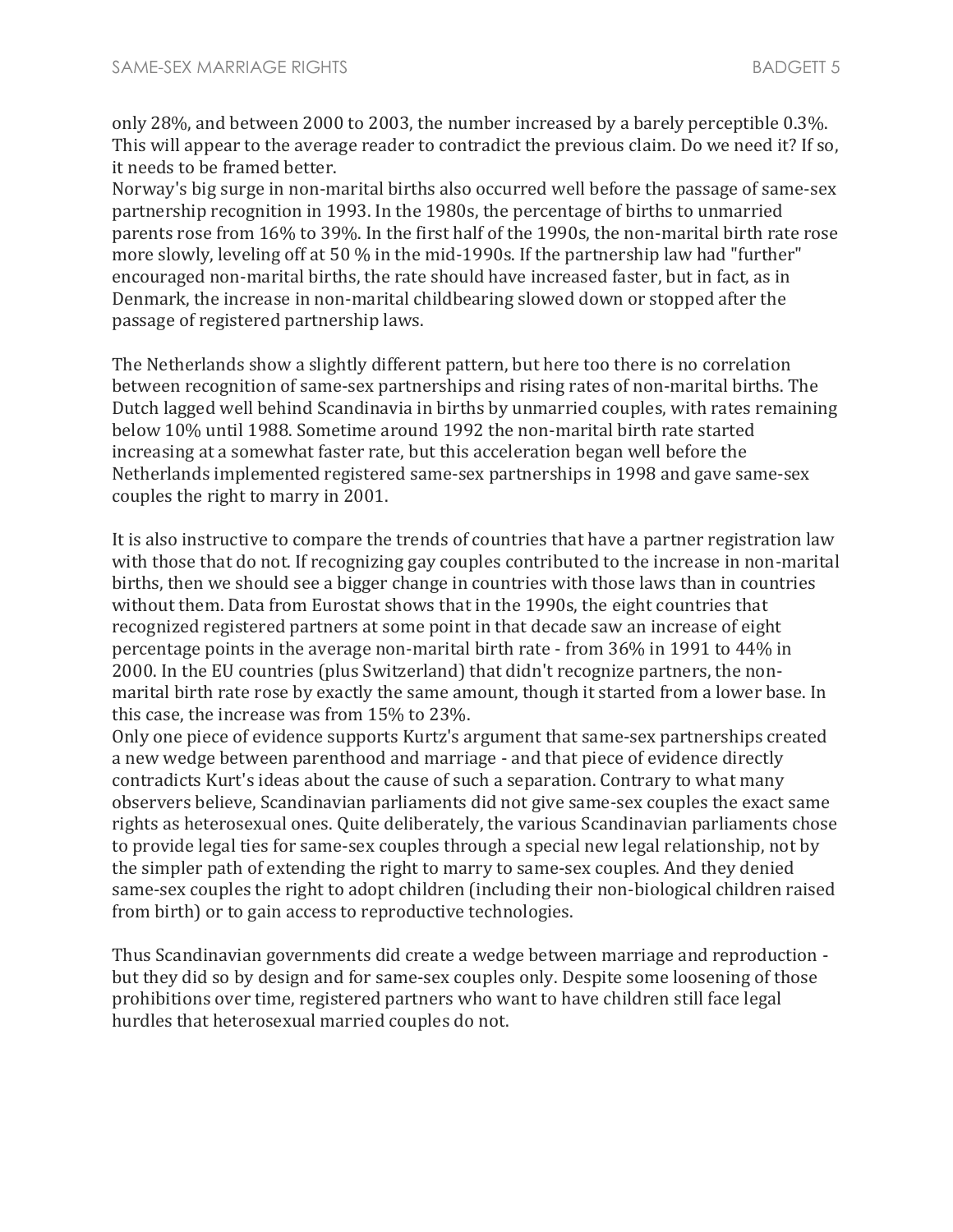### **The Impact of Gay Marriage in the U.S.**

In the end, the Scandinavian experience suggests that those who worry that heterosexual people will flee marriage if gay people get the same rights have no basis for their concerns. This is especially true in the United States, where couples have many more tangible incentives to marry. Scholars of social welfare programs have noted that our country relies heavily on the labor market and families to provide income and support for individuals. In the United States, unlike Scandinavia, marriage is often the only route to survivor coverage in pensions and social security, and many people have access to health care only through their spouse's employment. Scandinavian states are much more financially supportive of families and individuals, regardless of their family or marital status. The lack of support alternatives plus the tangible benefits of marriage all lead to one conclusion: If and when same-sex couples are allowed to marry, heterosexual couples will continue to marry in the United States.

#### **Conclusion**

Overall, there is no evidence that giving partnership rights to same-sex couples had any impact on heterosexual marriage in Scandinavia. Marriage rates, divorce rates, and nonmarital birth rates have been changing in Scandinavia, Europe, and the United States for the past thirty years. But those changes have occurred in all countries, regardless of whether or not they adopted same-sex partnership laws. Furthermore, the legal and cultural context in the United States gives many more incentives for heterosexual couples to marry than in Europe, and those incentives will still exist even if same-sex couples can marry. Giving same-sex couples marriage or marriage-like rights has not undermined heterosexual marriage in Europe, and it is not likely to do so in the United States.